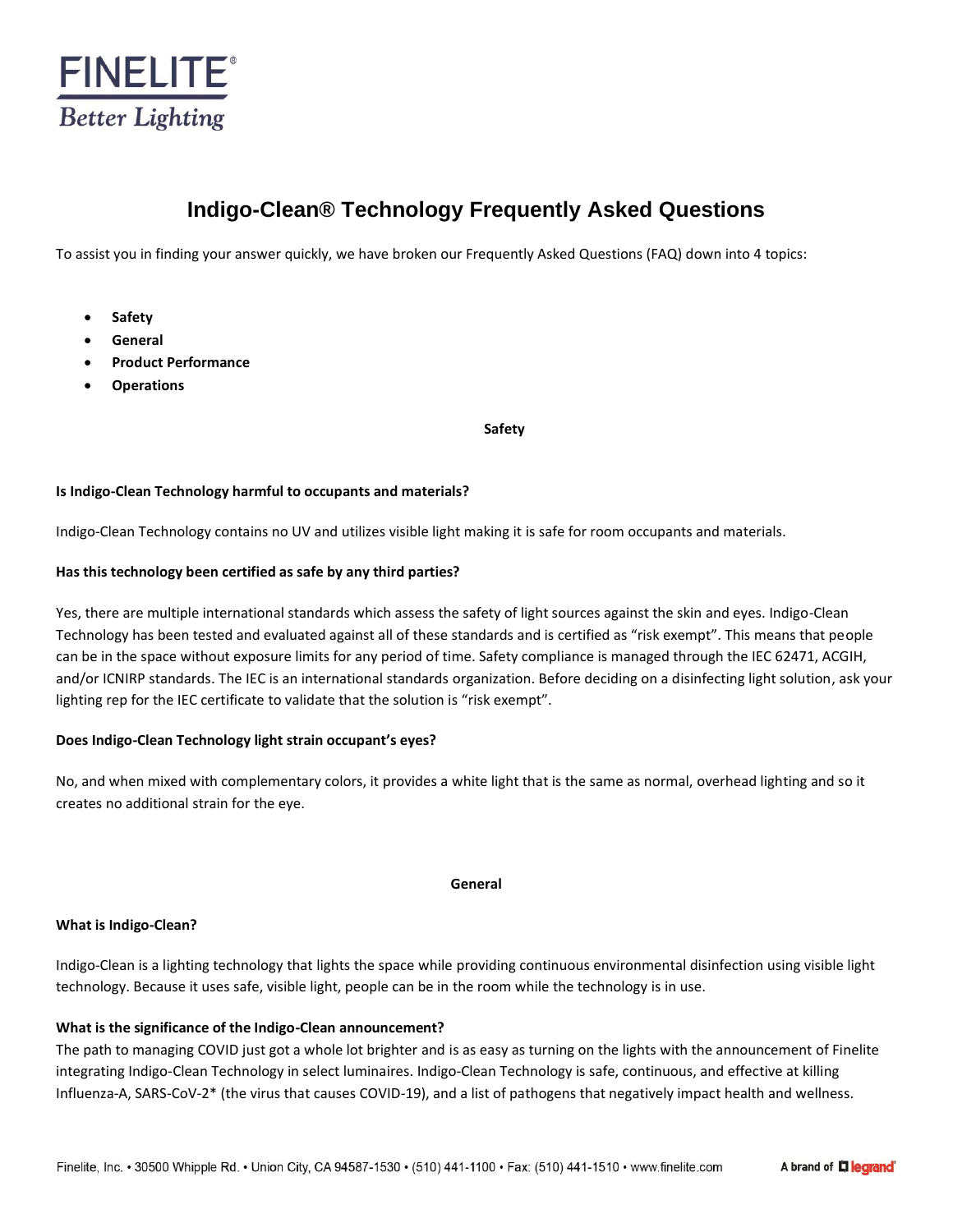

#### **How does Indigo-Clean Technology work?**

Indigo-Clean Technology uses light-emitting diodes (LEDs) with a wavelength of 405 nanometers (nm). The light is absorbed by the organism creating an internal oxidizing reaction that kills it. Unlike UV, Indigo-Clean lighting technology is both direct and indirect. Reflecting off walls and other surfaces, it reaches the many shadowed areas UV light can't. Once exposed, pathogens are oxidized from within, no matter where they exist: in the air and on surfaces.

# **How does Indigo-Clean Technology compare to UV light?**

Indigo-Clean Technology uses safe, visible light to continuously disinfect the environment. As such, it can be used while people are in the space. Its effectiveness is also measured differently than UV. It provides a continuous reduction in bacterial count (measured over 24 hours) as compared to episodic (non-continuous) technologies whose effectiveness is measured in log10 kill (during the limited period in which it's applied).

# **What applications are suitable for Indigo-Clean Technology?**

Indigo-Clean Technology is ideal for any application where people congregate, including Commercial, Healthcare, Educational, Retail, Transportation, and more.

#### **How does Indigo-Clean relate to Finelite?**

Finelite licensed and integrated Indigo-Clean Technology into a broad selection of luminaires to provide safe, environmental disinfection. Not only is Finelite providing better lighting, it is also providing the added benefit of fighting infectious bacteria and viruses at work, school, and any place people congregate. So mitigating COVID is now as easy as turning the lights on.

#### **Does Finelite offer Single-Mode and Dual-Mode Indigo-Clean Technologies?**

Yes.

# **What is Finelite's disinfection claim for luminaires using Single-Mode Indigo-Clean Technology?**

Finelite luminaires using Indigo-Clean Technology are proven to be effective by recently conducted independent lab testing to kill bacteria, Influenza-A, and SARS-CoV-2\*\* – the virus that causes COVID-19**.**

#### **How does Single-Mode Indigo-Clean Technology work?**

Single-Mode Indigo-Clean Technology is a continuous environmental disinfection system that employs blended white + 405nm visible light on a single circuit board design to disinfect the space. When the light is on, disinfection is active. Recommended operation schedule of 24/7 with an average of 50-60 footcandles on work plane and high touch surfaces.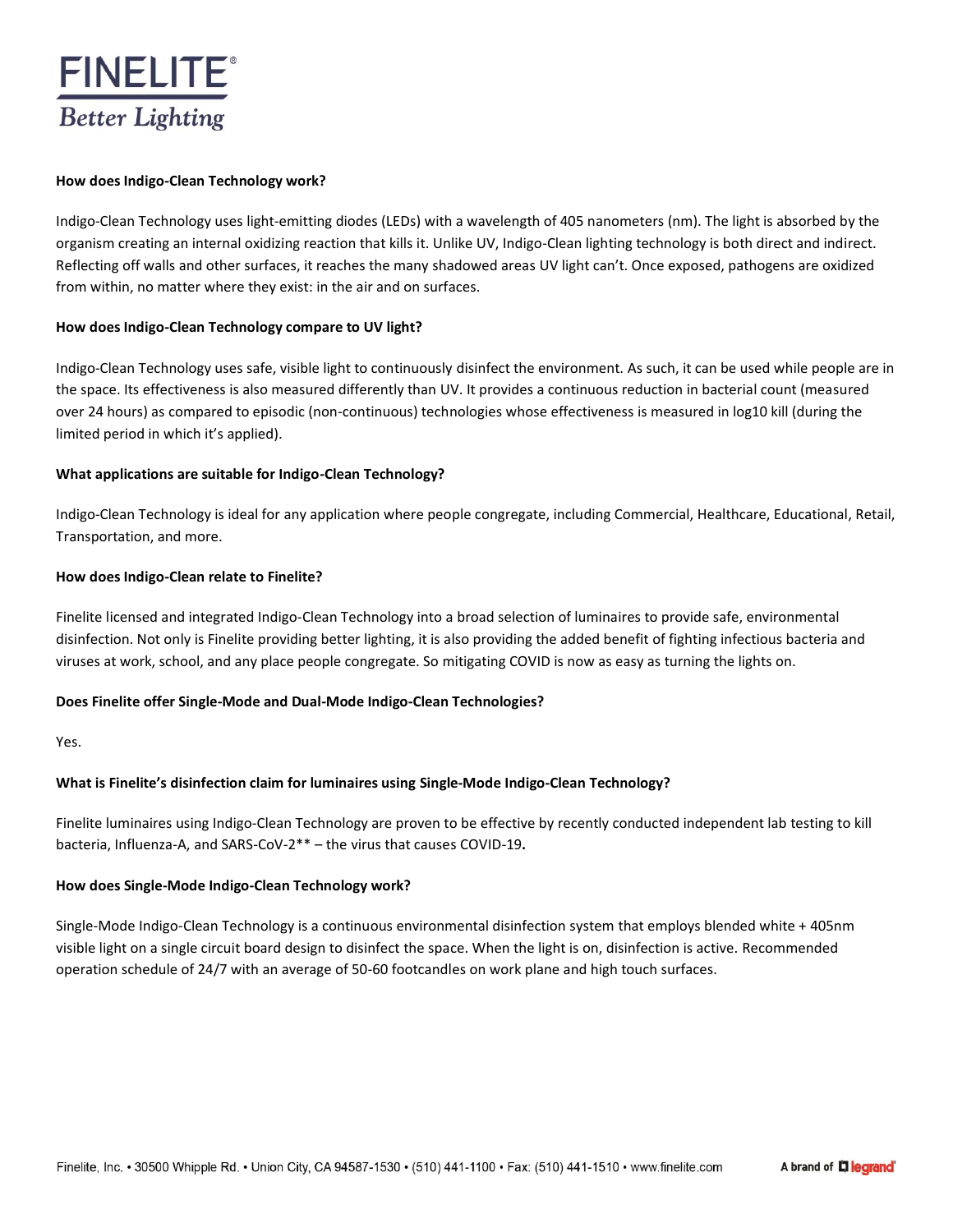

#### **How does Dual-Mode Indigo-Clean Technology work?**

Dual-Mode Indigo-Clean Technology utilizes a two circuit board design. When the space is occupied it utilizes a combination of blended white LEDs and 405nm LEDs. When the space is unoccupied, it utilizes just the 405nm LEDs with increased output to increase disinfection efficacy. Dual-Mode switches between occupied and unoccupied via automated controls, such as occupancy sensors and timeclocks. Recommended operation schedule of 12 hours blended mode and 12 hours Indigo mode with an average of 50-60 footcandles on work plane and high touch surfaces.

# **What is the Dual Mode Indigo-Clean Technology disinfection claim?**

Most recently, Indigo-Clean technology has been clinically proven effective in killing 94% of SARS-CoV-2 and Influenza-A\*\*. Legrand North America in partnership with the Icahn School of Medicine at Mount Sinai\* published on September 30<sup>th</sup>, 2021 the scientific research report demonstrating the occupant safe, 405nm visible light disinfection technology Indigo-Clean effectively kills SARS-CoV-2 and Influenza A viruses in a range of real-world clinical settings.

# [\\*https://www.nature.com/articles/s41598-021-97797-0](https://www.nature.com/articles/s41598-021-97797-0)

\*[\\*https://www.biorxiv.org/content/10.1101/2021.03.14.435337v1](https://www.biorxiv.org/content/10.1101/2021.03.14.435337v1)

# **What Finelite products are available with Indigo-Clean Technology?**

Nearly all HP-2, HP-4, HP-6, and HPR fixtures are available with both Single-Mode and Dual-Mode Indigo-Clean Technology**.**

# **What are the key differences between Dual-Mode and Single-Mode Technology?**

| <b>Technology</b>                | White + Indigo<br>405nm Blended<br>Only | White + Indigo<br>405nm Blended<br>or Indigo 405nm<br>Only | <b>Automated</b><br><b>Controls</b> | SARS-CoV-2 &<br><b>Influenza-A Claim</b> | <b>Recommended</b><br><b>Hours of Operation</b>            | <b>Optimum</b><br>Performance   |
|----------------------------------|-----------------------------------------|------------------------------------------------------------|-------------------------------------|------------------------------------------|------------------------------------------------------------|---------------------------------|
| Dual-Mode<br><b>Indigo-Clean</b> |                                         | Yes                                                        | <b>Yes</b>                          | 94% Kill Rate                            | 24/7 Operation<br>(12 hrs blended /<br>12 hrs Indigo only) | Average<br>50-60<br>footcandles |
| Single-Mode<br>Indigo-Clean      | <b>Yes</b>                              |                                                            | No.                                 | <b>Effectively Kills</b>                 | 24/7 Operation                                             | Average<br>50-60<br>footcandles |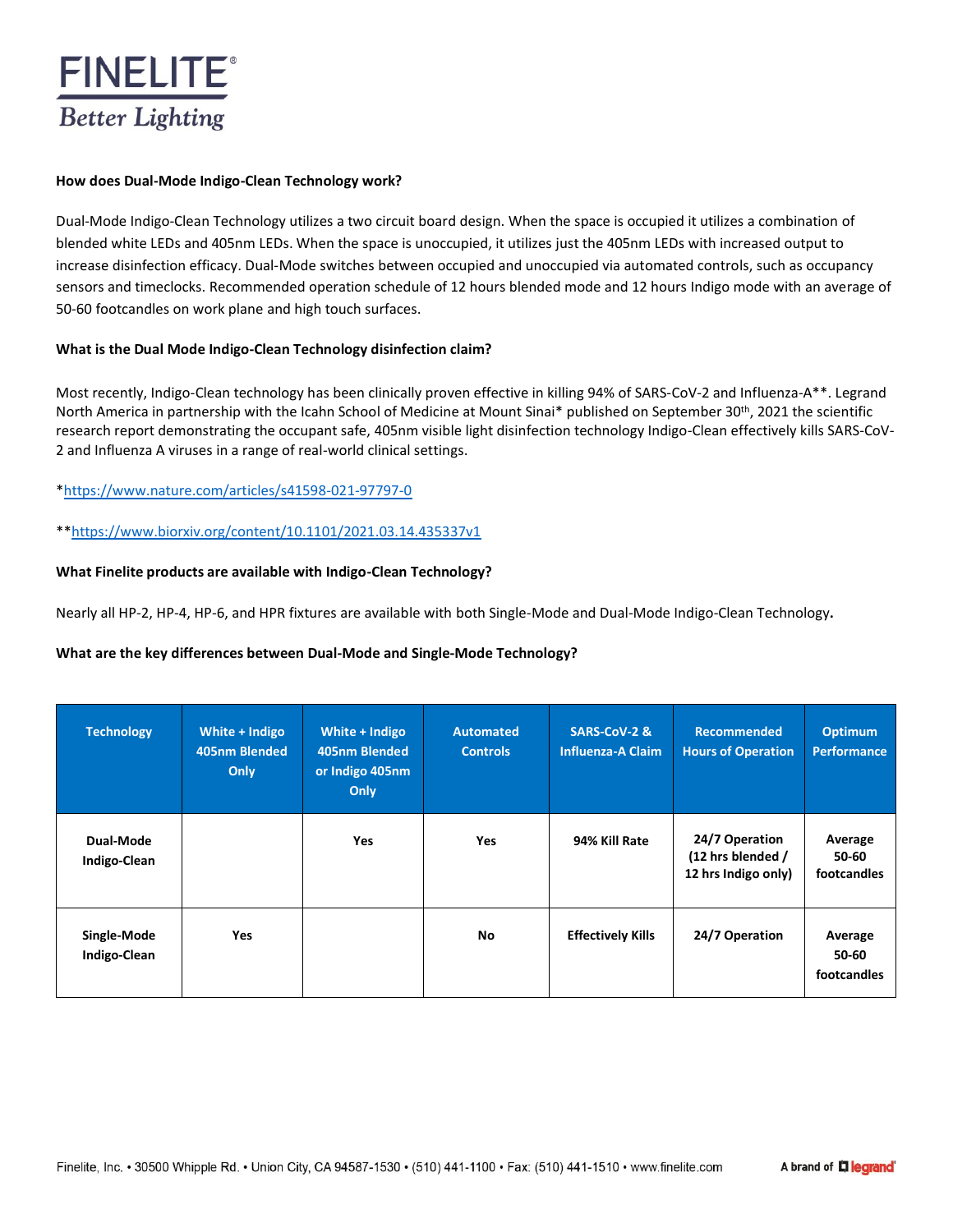

# **Better Lighting**

# **How should Indigo-Clean Technology be used to be most effective?**

For optimum performance, continuously provide an average of 50-60 footcandles on the work plane and high touch surfaces 24x7. Unlike UV lighting solutions, because it is safe to occupy space while Indigo-Clean Technology is in use, you can depend on it 24x7 to protect people from viruses and bacteria. Dimming generally reduces effectiveness and increases the variation in the disinfecting light's visual appearance.

# **Is Indigo-Clean Technology effective at less than 24 hours?**

Yes, additional information on intermediate conditions is contained in the scientific results here: [https://www.nature.com/articles/s41598-021-97797-0.](https://www.nature.com/articles/s41598-021-97797-0)

Users are invited to come to their own conclusions regarding their specific conditions using this information.

# **How do you know it is working?**

When you see Indigo-Clean Technology lighting a space, you can be sure the technology is working.

# **Do I still have to clean the room when using Indigo-Clean Technology?**

Indigo-Clean Technology is intended to bolster your current cleaning efforts to further reduce harmful viruses and bacteria in the environment.

# **Product Performance**

# **How many Indigo-Clean Technology light fixtures are needed in a room?**

Multiple light fixtures are typically required in a room based on the need for occupant safety, visual acuity, and the perform the tasks at hand. These lighting principles remain true for both traditional LED systems and Indigo-Clean Technology. As a simple guideline for optimal disinfection, it is recommended to illuminate the space similar to that of traditional LED lighting but with a target of 50-60 footcandles on the work plane and high touch surfaces. Nearly all HP-2, HP-4, HP-6, and HPR fixtures are available with Indigo-Clean Technology and can be designed to meet this recommended practice.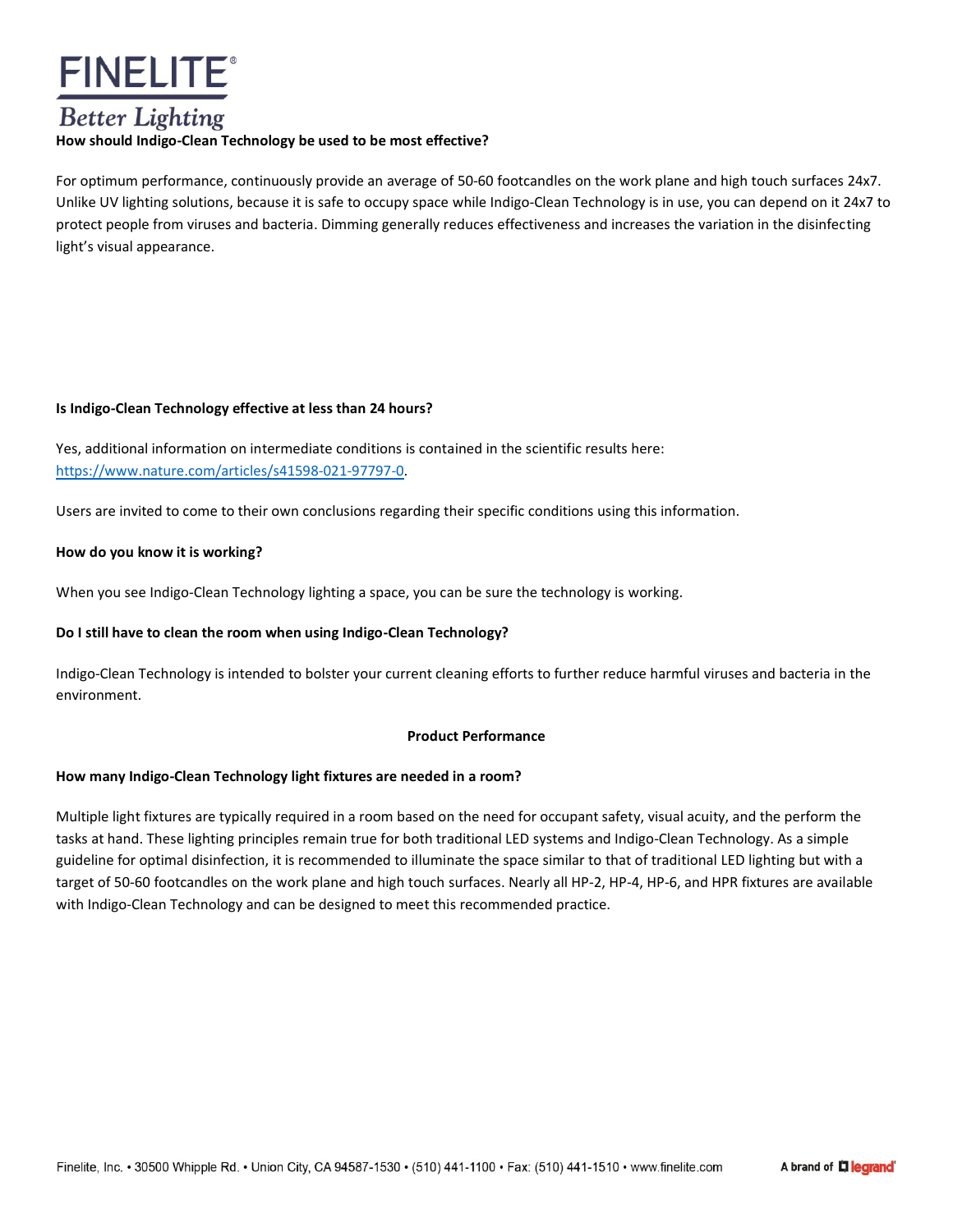

# **Better Lighting**

# **How long do the lights need to be on each day?**

The longer the lights are continuously on the better the disinfection. For optimal disinfection when using Single-Mode Technology it's recommended that the system operates 24x7 in White + Indigo 405nm blended. For optimal disinfection when using Dual-Mode Technology it's recommended that the system operates 12 hours (when occupied) in White + Indigo 405nm blended and 12 hours (when unoccupied) in Indigo 405nm only. Both modes recommend achieving an average of 50-60 footcandles on the work plane and high touch surfaces.

# **Do you have any data and research demonstrating your product's performance?**

Yes, Indigo-Clean Technology has been the subject of many third-party referred publications and laboratory conducted research. Past research includes projects conducted at the Medical College of Wisconsin, University of Tennessee Health Science Center\*\*\*, and United Hospital Kenosha Medical Center Campus. The most recent research published by the Icahn School of Medicine at Mount Sinai has proven its effectiveness at killing Influenza-A and SARS-CoV-2\* (the virus that causes COVID-19).

# **Will Finelite be offering additional Indigo-Clean luminaires beyond HP-2, HP-4, HP-6, and HPR?**

Yes, Finelite will continually monitor the market applications and needs and will continue to integrate Indigo-Clean into existing and future products. Contact Finelite for inquiries into the potential integration with other Finelite luminaires.

# **How long will it take to ship Indigo-Clean luminaires?**

Finelite ships all standard and Indigo-Clean products in 10 working days.

#### **Operations**

#### **Are there any special installation instructions?**

Indigo-Clean Technology fixtures do install the same way standard functioning light fixtures do however there are special control requirements for Dual-Mode luminaires. Please refer to the Application Guide for specific details.

#### **Is complete energy consumption data available?**

Yes, please refer to the specific product technical sheet for performance data.

#### **Is there a warranty?**

Indigo-Clean Technology is covered under Finelite's 5-year performance based-warranty against defects in material and workmanship.